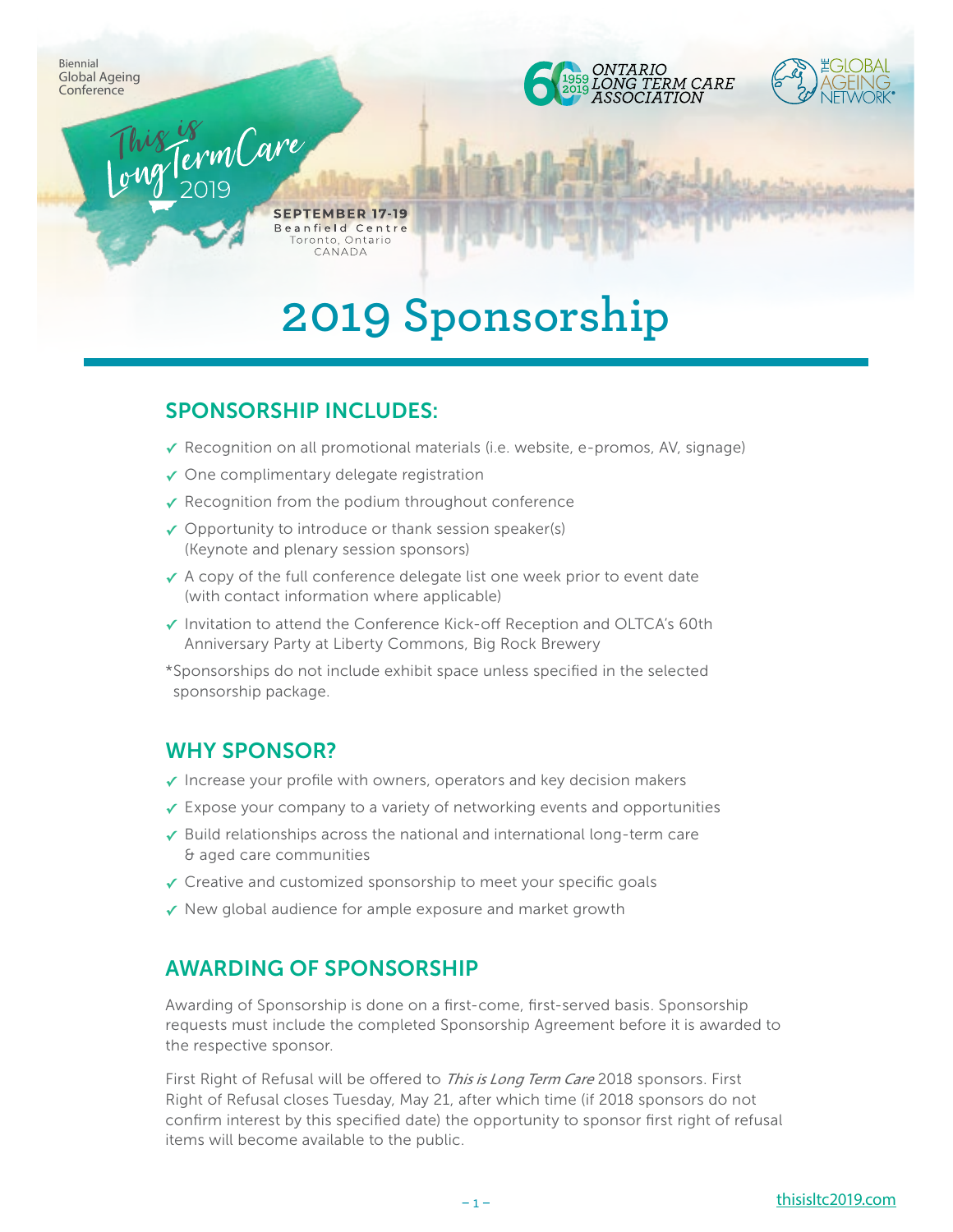2019

SEPTEMBER 17-19, 2019 Beanfield Centre, Toronto, Ontario, Canada This is <sup>L</sup>o<sup>n</sup>gTer<sup>m</sup>Car<sup>e</sup>





| <b>Pre-Conference Sponsorships</b>                                                    |                                                                                                                                                                                                                                                                                                                                                                                                                                                                                                                                      | FEE \$                  |
|---------------------------------------------------------------------------------------|--------------------------------------------------------------------------------------------------------------------------------------------------------------------------------------------------------------------------------------------------------------------------------------------------------------------------------------------------------------------------------------------------------------------------------------------------------------------------------------------------------------------------------------|-------------------------|
|                                                                                       | <b>Monday, September 16</b>                                                                                                                                                                                                                                                                                                                                                                                                                                                                                                          |                         |
| <b>OLTCA, Global Ageing Network</b><br>and LeadingAge Board of<br>Directors' Dinner*- | Join the Board of Directors from the Ontario Long Term Care<br>Association, Global Ageing Network and LeadingAge for an<br>exclusive dinner under the stars. Hosted at Hotel X's rooftop<br>space, appropriately named The View, this intimate dinner will<br>bring together aged care leaders from around the world. The<br>sponsoring organization is eligible to bring three representatives<br>to attend the dinner. Dinner will also include OLTCA's CAP, SAP<br>and 60th Anniversary sponsors.<br>*Sponsor subject to approval | <b>SOLD</b><br>\$10,000 |
|                                                                                       |                                                                                                                                                                                                                                                                                                                                                                                                                                                                                                                                      |                         |
|                                                                                       | <b>Tuesday, September 17</b>                                                                                                                                                                                                                                                                                                                                                                                                                                                                                                         |                         |
|                                                                                       |                                                                                                                                                                                                                                                                                                                                                                                                                                                                                                                                      |                         |

| Start-Up Innovators' Den                                           |                                                                                                                                                                                                                                                                                                                                                             | <b>SOLD</b><br>\$5,000  |
|--------------------------------------------------------------------|-------------------------------------------------------------------------------------------------------------------------------------------------------------------------------------------------------------------------------------------------------------------------------------------------------------------------------------------------------------|-------------------------|
| International Innovators' Den                                      | Year-after-year the Innovators' Den is rated as THE "must-<br>attend" session. Sign up to sponsor one of the best features of<br>the conference! This year's session is designed to showcase<br>revolutionary products or services from across the globe that will<br>improve the quality and/or efficiency of care in LTC homes and<br>aged care services. | <b>SOLD</b><br>\$5,000  |
| Conference Kick-Off Reception +<br>60th Anniversary Birthday Party |                                                                                                                                                                                                                                                                                                                                                             | <b>SOLD</b><br>\$20.000 |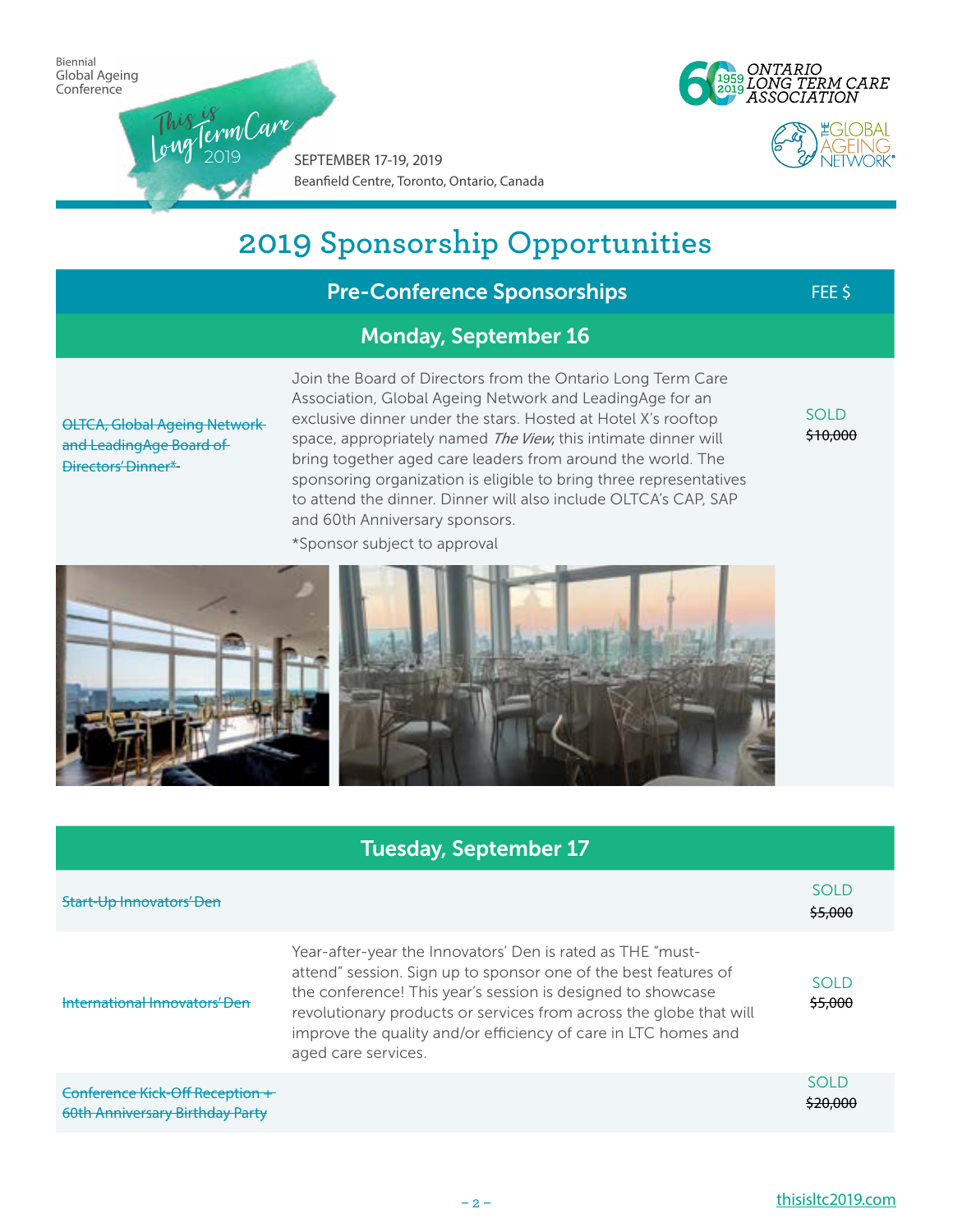2019





SEPTEMBER 17-19, 2019 Beanfield Centre, Toronto, Ontario, Canada This is <sup>L</sup>o<sup>n</sup>gTer<sup>m</sup>Car<sup>e</sup>

|                                                                                | <b>Main-Conference Sponsorships</b>                                                                                                                                                                                                                                                                                                                                                                                                                                                                                                                                                                                                                                  | FEE \$                 |
|--------------------------------------------------------------------------------|----------------------------------------------------------------------------------------------------------------------------------------------------------------------------------------------------------------------------------------------------------------------------------------------------------------------------------------------------------------------------------------------------------------------------------------------------------------------------------------------------------------------------------------------------------------------------------------------------------------------------------------------------------------------|------------------------|
|                                                                                | Wednesday, September 18 - Thursday, September 19                                                                                                                                                                                                                                                                                                                                                                                                                                                                                                                                                                                                                     |                        |
| <b>Thursday Networking</b><br><b>Breakfast Sponsor</b>                         | Host a healthy start to the day with a hot breakfast for delegates<br>before the morning sessions begin. Brand the first meal of the day<br>and make a great first impression!                                                                                                                                                                                                                                                                                                                                                                                                                                                                                       | 1 @ \$4,000            |
| <b>Opening Keynote</b>                                                         |                                                                                                                                                                                                                                                                                                                                                                                                                                                                                                                                                                                                                                                                      | <b>SOLD</b><br>\$8,500 |
| <b>Networking Breaks in</b><br><b>Exhibit Hall &amp; Second Floor</b>          | Treat the delegates to well deserved breaks!<br>Coffee and tea included.<br>Sponsorship includes the morning and afternoon<br>Delegate Breaks on Wednesday and Thursday.                                                                                                                                                                                                                                                                                                                                                                                                                                                                                             | \$4,500                |
| Wednesday, September 18<br><b>Oral Presentation Sessions</b><br><b>Sponsor</b> | As the exclusive sponsor of all oral presentation sessions on the<br>first day of the conference (Wednesday, September 18), you will<br>be featured in front of a highly engaged audience with maximum<br>interest in the content being presented. A great opportunity to be<br>front and centre of this year's global conference with cutting edge<br>sessions from around the world. Oral presentations consist of<br>multiple presenters and perspectives on a given topic that will run<br>concurrently during three different hour long time slots. To view a<br>full list of workshop sessions on Wednesday, September 18, visit:<br>thisisltc2019.com/program | <b>SOLD</b><br>\$7,500 |
| Wednesday, September 18<br><b>Workshop Sessions Sponsor</b>                    | As the exclusive sponsor of all Workshop sessions on the first<br>day of the conference (Wednesday, September 18), you will be<br>featured in front of a highly engaged audience with maximum<br>interest in the content being presented. A great opportunity to<br>be front and centre of this year's global conference with cutting<br>edge sessions from around the world. Workshops are one hour<br>long, interactive sessions that will run concurrently during three<br>different hour slots.<br>To view a full list of workshop sessions on Wednesday, September<br>18, visit: thisisltc2019.com/program                                                      | <b>SOLD</b><br>\$7,500 |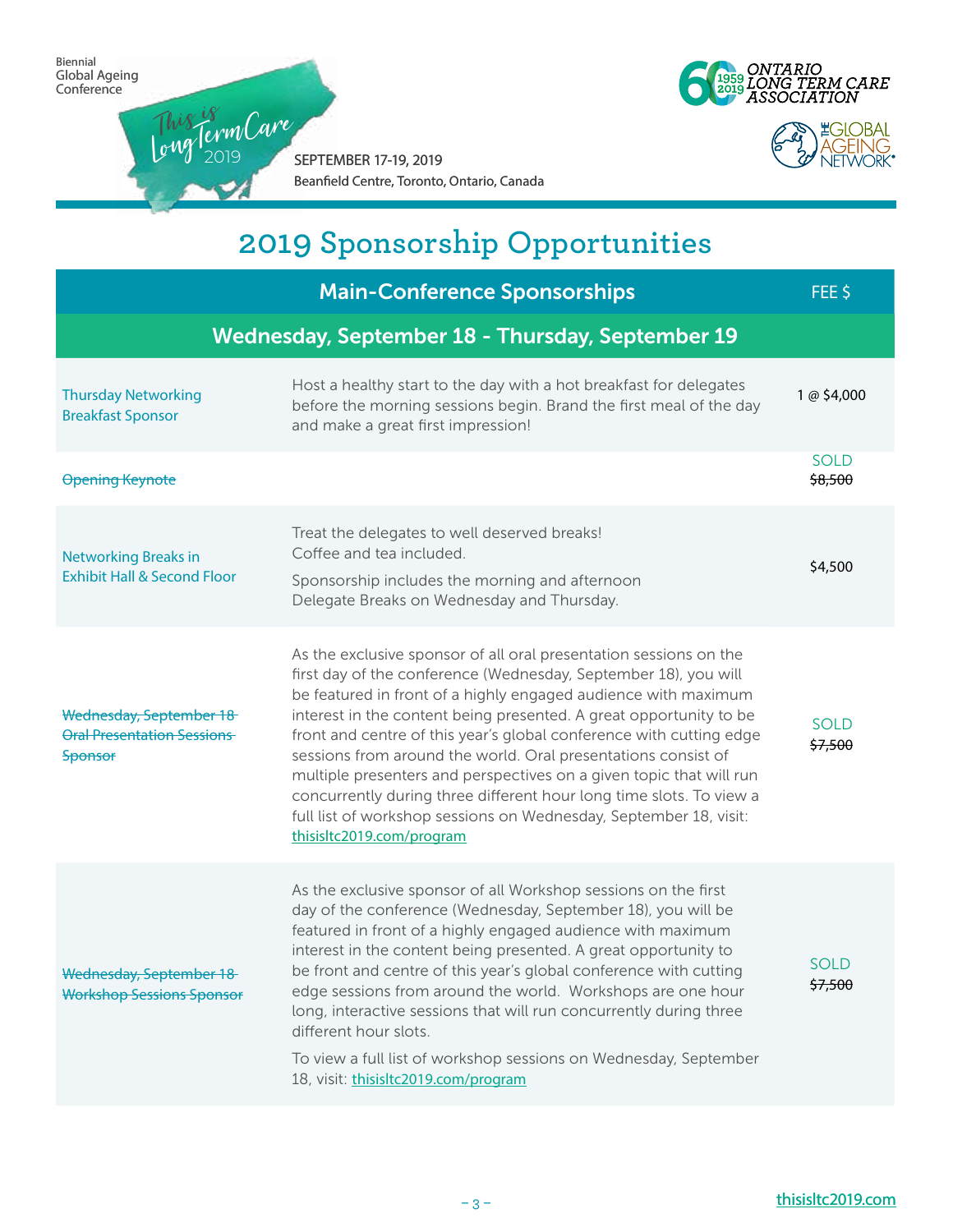2019





SEPTEMBER 17-19, 2019 Beanfield Centre, Toronto, Ontario, Canada This is <sup>L</sup>o<sup>n</sup>gTer<sup>m</sup>Car<sup>e</sup>

|                                                                                                                                                                                   | <b>Main-Conference Sponsorships</b>                                                                                                                                                                                                                                                                                                                                                                                                                                                                                                                                                                                                                                                                                                                                                                                                                                    | FEE \$                     |
|-----------------------------------------------------------------------------------------------------------------------------------------------------------------------------------|------------------------------------------------------------------------------------------------------------------------------------------------------------------------------------------------------------------------------------------------------------------------------------------------------------------------------------------------------------------------------------------------------------------------------------------------------------------------------------------------------------------------------------------------------------------------------------------------------------------------------------------------------------------------------------------------------------------------------------------------------------------------------------------------------------------------------------------------------------------------|----------------------------|
| <b>CEO Series</b>                                                                                                                                                                 | Sit down with the Ontario Long Term Care Association's new CEO<br>at our exclusive CEO Series for Commercial and Affiliate members<br>who are exhibiting, sponsoring or attending This is Long Term Care.                                                                                                                                                                                                                                                                                                                                                                                                                                                                                                                                                                                                                                                              | <b>SOLD</b><br>\$3,000     |
| <b>Networking Lunch Sponsor</b>                                                                                                                                                   | This is an excellent time to showcase your company to all<br>delegates while they enjoy a healthy lunch throughout the Exhibit<br>Hall! The lunchtime break provides ample branding opportunity<br>for you to feature your company as the official sponsor of the<br>delicious food served to delegates.                                                                                                                                                                                                                                                                                                                                                                                                                                                                                                                                                               | 1 @ \$4,500<br>2 @ \$7,500 |
| <b>Day Two Opening Plenary</b><br><b>Keynote</b>                                                                                                                                  |                                                                                                                                                                                                                                                                                                                                                                                                                                                                                                                                                                                                                                                                                                                                                                                                                                                                        |                            |
| <b>Thursday, September 19</b><br>$10:30 - 12:00$ noon<br><b>Sub-Plenary Session A:</b><br><b>That's Debatable - Challenges for</b><br><b>Aged Care Providers of</b><br>the Future | Join our panel of international thought leaders as they pitch and<br>debate about the key issue that they believe will be the most<br>challenging for us on a global scale. In this engaging session,<br>audience members and panelists will have the opportunity to vote<br>on the greatest challenge aged care providers will face in the next<br>10 years.<br>For more information on session panelists, click here.<br>*Sponsor eligible to introduce or thank the sub-plenary speakers.<br>*Note, there are a total of three concurrent sessions for this<br>sub-plenary time slot, providing you access to one-third of the<br>conference delegates!                                                                                                                                                                                                             | <b>SOLD</b><br>\$5,000     |
| <b>Thursday, September 19</b><br>$+0.30 - 12.00$ noon<br><b>Sub-Plenary Session B:</b><br><b>Promoting a Human Rights-</b><br><b>Based Approach to Dementia</b>                   | This panel will explore innovative opportunities for aged care<br>providers and their care teams to push the boundaries of the role<br>we can play in the broader health system. Panelists will explore<br>how expanding the options for seniors care and housing could<br>relieve growing pressures on the health system while improving<br>resident and family experience, system integration and access to<br>care. Panelists will also discuss our need as operators to evolve,<br>with a focused discussion on evolving our financial and human<br>resources models.<br>For more information on session panelists, click here.<br>*Sponsor eligible to introduce or thank the sub-plenary speakers.<br>*Note, there are a total of three concurrent sessions for this<br>sub-plenary time slot, providing you access to one-third of the<br>conference delegates! | <b>SOLD</b><br>\$5,000     |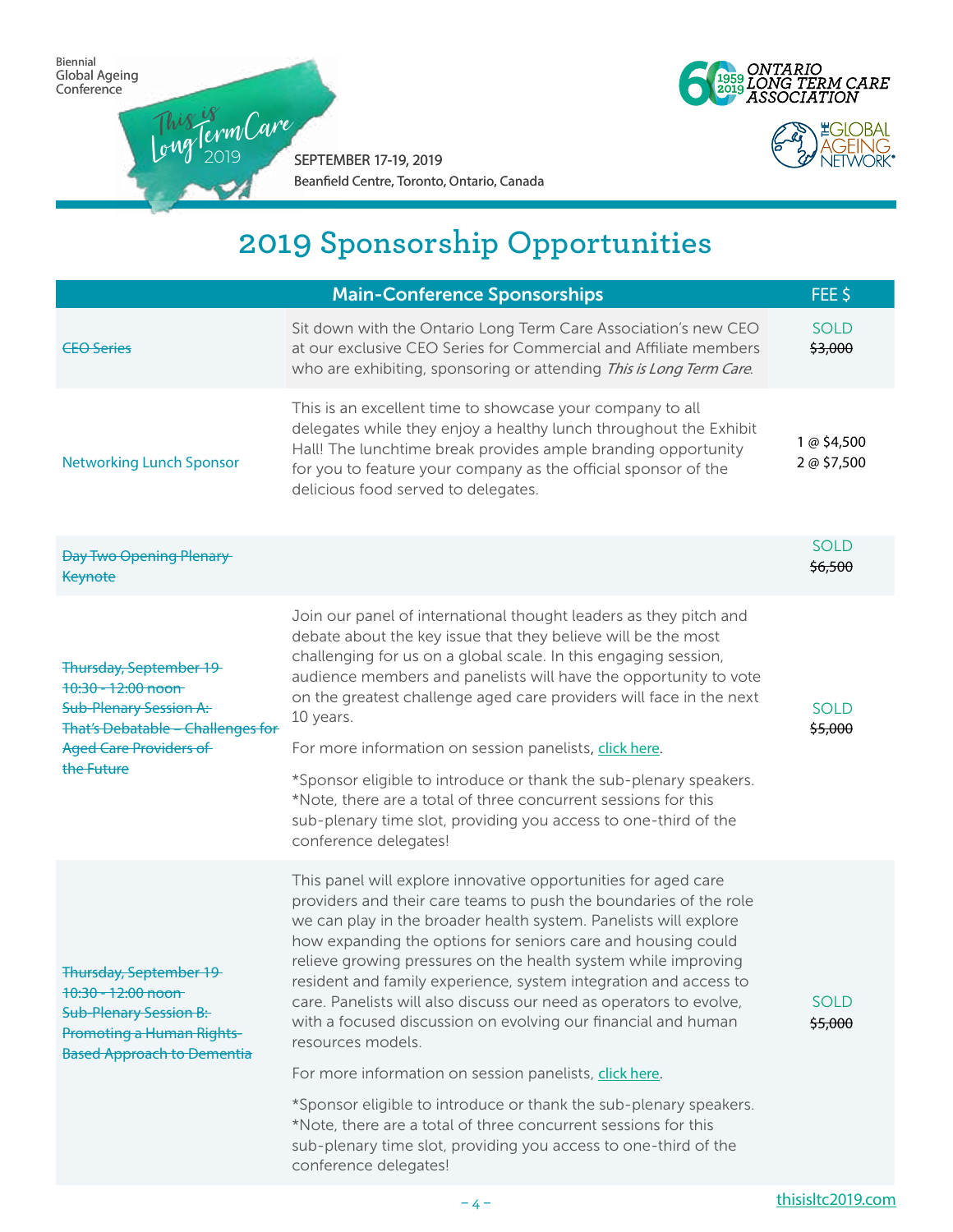2019





SEPTEMBER 17-19, 2019 Beanfield Centre, Toronto, Ontario, Canada This is <sup>L</sup>o<sup>n</sup>gTer<sup>m</sup>Car<sup>e</sup>

|                                                                                                                                                         | <b>Main-Conference Sponsorships</b>                                                                                                                                                                                                                                                                                                                                                                                                                                                                                                                                                                                                                                                                                                                                                                                                                                    | FEE \$                 |
|---------------------------------------------------------------------------------------------------------------------------------------------------------|------------------------------------------------------------------------------------------------------------------------------------------------------------------------------------------------------------------------------------------------------------------------------------------------------------------------------------------------------------------------------------------------------------------------------------------------------------------------------------------------------------------------------------------------------------------------------------------------------------------------------------------------------------------------------------------------------------------------------------------------------------------------------------------------------------------------------------------------------------------------|------------------------|
| <b>Thursday, September 19</b><br>$10:30 - 12:00$ noon<br><b>Sub-Plenary Session C:</b><br>Aged Care for the Future:<br><b>Optimizing Models of Care</b> | This panel will explore innovative opportunities for aged care<br>providers and their care teams to push the boundaries of the role<br>we can play in the broader health system. Panelists will explore<br>how expanding the options for seniors care and housing could<br>relieve growing pressures on the health system while improving<br>resident and family experience, system integration and access to<br>care. Panelists will also discuss our need as operators to evolve,<br>with a focused discussion on evolving our financial and human<br>resources models.<br>For more information on session panelists, click here.<br>*Sponsor eligible to introduce or thank the sub-plenary speakers.<br>*Note, there are a total of three concurrent sessions for this<br>sub-plenary time slot, providing you access to one-third of the<br>conference delegates! | <b>SOLD</b><br>\$5,000 |
| <b>Thursday, September 19</b><br><b>Concurrent Session Sponsor</b><br>(excluding Sub-Plenary Panels)                                                    | As the sponsor of all concurrent programming on day 2, you will<br>have primary access to a highly engaged, audience with maximum<br>interest in the content being presented. This is an exceptional<br>opportunity to be front and centre of This is Long Term Care cutting<br>edge sessions from around the world. Concurrent programming<br>includes both oral presentations and workshop sessions that will<br>run concurrently to one another.<br>To view a full list of concurrent oral and workshop sessions on<br>Thursday, September 19, visit: thisisltc2019.com/program.                                                                                                                                                                                                                                                                                    | <b>SOLD</b><br>\$7,500 |
| <b>Closing Keynote</b>                                                                                                                                  |                                                                                                                                                                                                                                                                                                                                                                                                                                                                                                                                                                                                                                                                                                                                                                                                                                                                        | <b>SOLD</b><br>\$5,000 |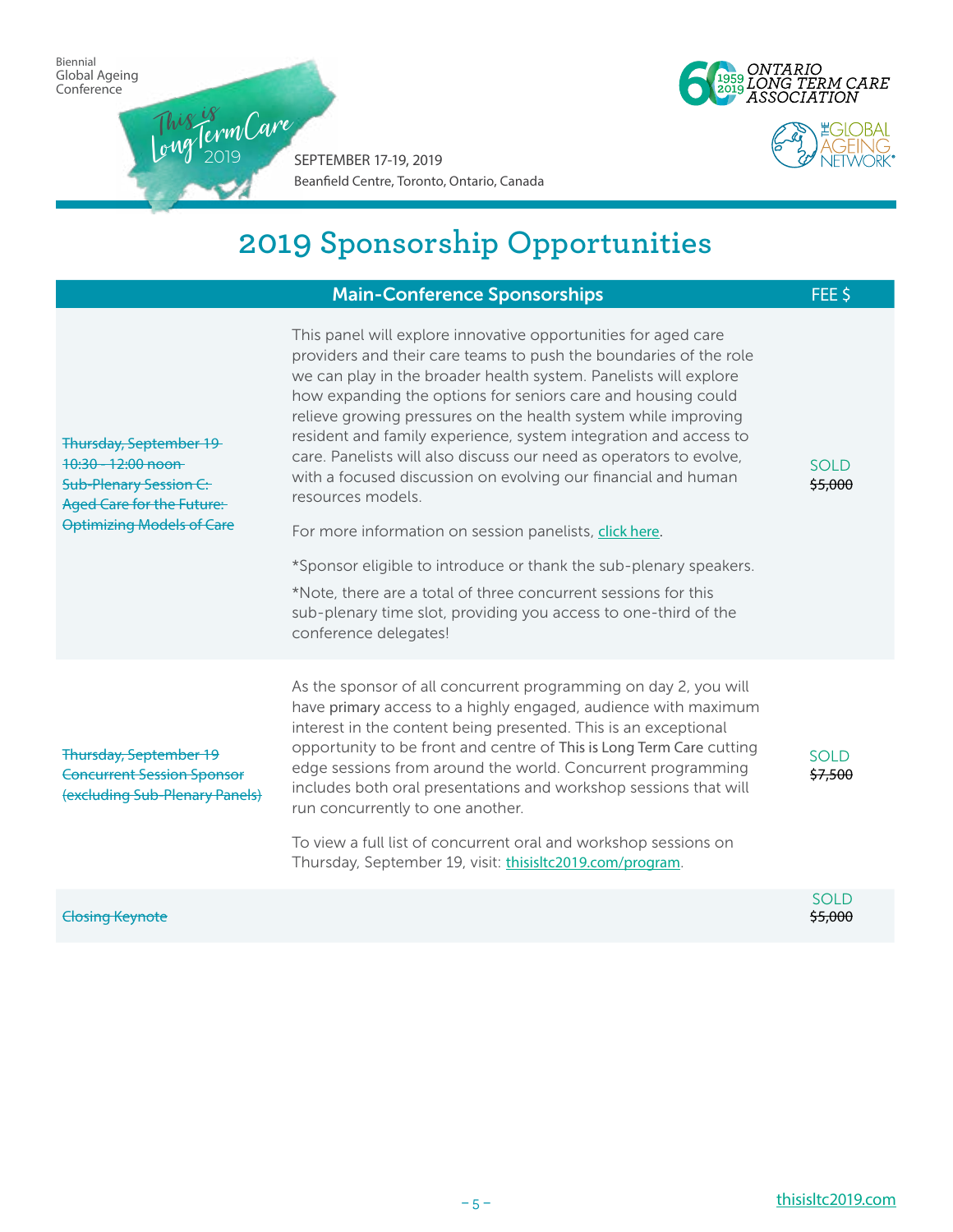





|                                                                                                                                                                                                   | <b>Champagne and Diamonds Awards Gala Sponsorships</b>                                                                                                                                                                                                                                                    | FEE <sub>\$</sub>      |
|---------------------------------------------------------------------------------------------------------------------------------------------------------------------------------------------------|-----------------------------------------------------------------------------------------------------------------------------------------------------------------------------------------------------------------------------------------------------------------------------------------------------------|------------------------|
| To celebrate the Ontario Long Term Care Association's Awards Gala Dinner and Ceremony and to<br>welcome our international delegates, we will be celebrating in style with champagne and diamonds! |                                                                                                                                                                                                                                                                                                           |                        |
| <b>Champagne and Diamonds</b><br><b>Awards Gala Toast Sponsor</b>                                                                                                                                 | Join us as the official Awards Gala Toast Sponsor in celebration of<br>the many achievements across the sector!<br>*Includes one glass of champagne per delegate.                                                                                                                                         | <b>SOLD</b><br>\$6,000 |
| <b>Champagne and Diamonds</b><br><b>Awards Gala Wine</b>                                                                                                                                          | Showcase your brand at the Awards Gala Dinner and offer<br>delegates a great evening!<br>*Includes one bottle of red and white wine per table.                                                                                                                                                            | <b>SOLD</b><br>\$6,000 |
| <b>Champagne and Diamonds</b><br><b>Awards Gala Centrepiece</b>                                                                                                                                   | Make your brand front and centre of every table at the<br>Awards Gala Dinner!<br>*One flower arrangement per table with company logo displayed.                                                                                                                                                           | <b>SOLD</b><br>\$6,000 |
| <b>Champagne and Diamonds After</b><br>Party                                                                                                                                                      | The champagne and diamonds celebration continues at the<br>after party!<br>*Includes 200 drink tickets and entertainment.                                                                                                                                                                                 | <b>SOLD</b><br>\$7,500 |
| <b>Late Night After Party Eats</b>                                                                                                                                                                | Be remembered as the sponsor of the late night banana nutella<br>empanadas station!<br>Delegates will thank you for providing a delicious snack after an<br>evening of dancing and libations.                                                                                                             | \$3,500                |
|                                                                                                                                                                                                   | <b>Other Sponsorships</b>                                                                                                                                                                                                                                                                                 | FEE \$                 |
| <b>Private VIP Delegate Registration</b><br>Lounge + Refreshment Station                                                                                                                          | Delegates will experience the VIP treatment as they skip the line<br>and check-in to the Hotel X via your private sponsor lounge.<br>Delegates will be able to sit by the fire, enjoy a refreshment and<br>be treated like a VIP.                                                                         | \$7,000                |
| <b>Hotel Key Cards</b>                                                                                                                                                                            | This is the brand every delegate sees first thing in the morning,<br>last thing at night and every other time they enter their hotel<br>room with their branded key card! With over 1,000 room nights<br>sold to conference delegates, your logo will be seen time-and-<br>time again for ample exposure! | <b>SOLD</b><br>\$7,000 |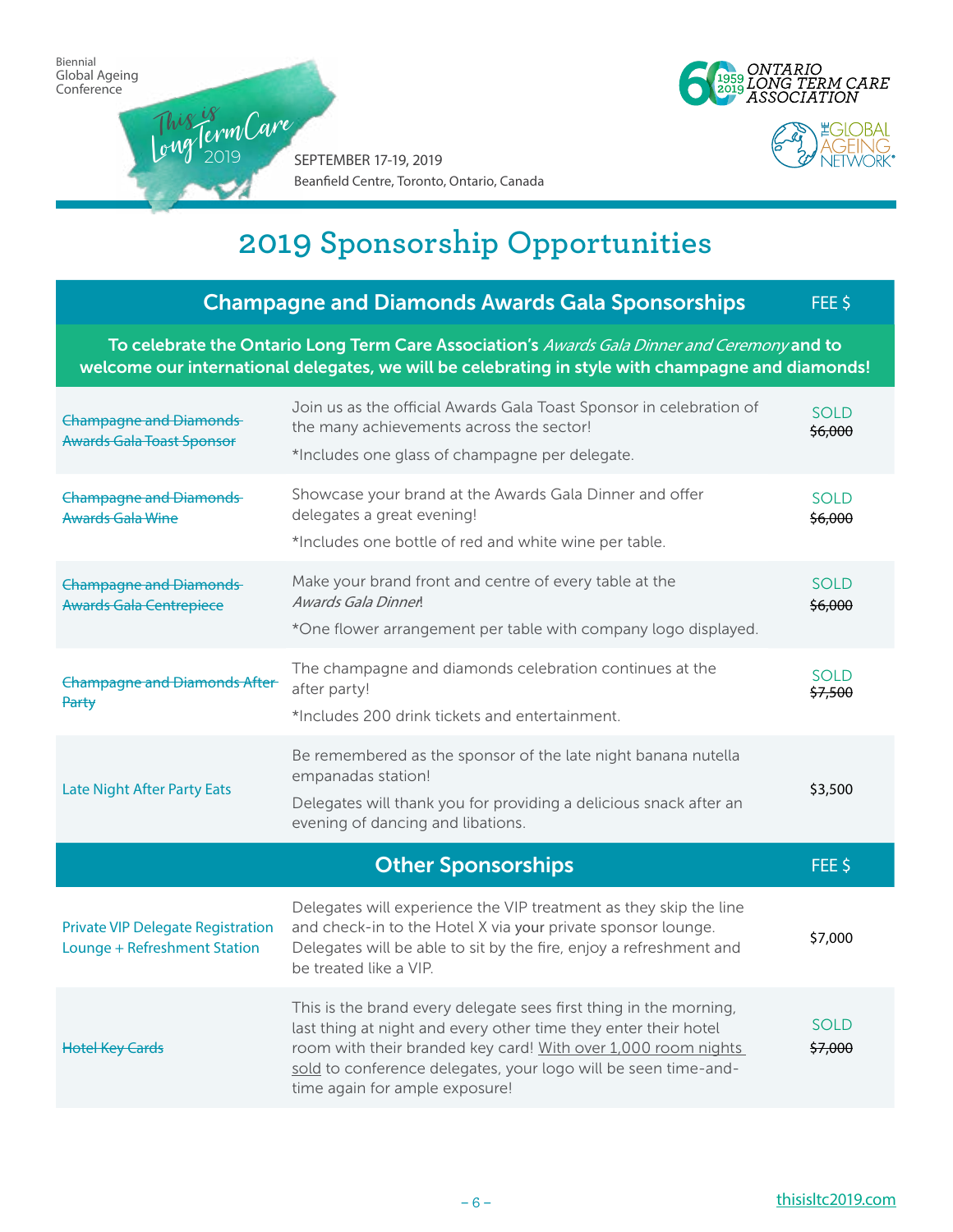2019





SEPTEMBER 17-19, 2019 Beanfield Centre, Toronto, Ontario, Canada This is <sup>L</sup>o<sup>n</sup>gTer<sup>m</sup>Car<sup>e</sup>

|                                                                                                                                                                                                                                      | <b>Other Sponsorships</b>                                                                                                                                                                                                                                          | FEE \$                                                              |
|--------------------------------------------------------------------------------------------------------------------------------------------------------------------------------------------------------------------------------------|--------------------------------------------------------------------------------------------------------------------------------------------------------------------------------------------------------------------------------------------------------------------|---------------------------------------------------------------------|
| <b>Hotel X Item Room Drop</b>                                                                                                                                                                                                        | Sponsor to provide their own delegate item and let us do the rest!<br>Suggestions are: branded socks or slippers, box of chocolates,<br>pre-packaged snack with your logo.                                                                                         | <b>SOLD</b><br>\$5,000 per item                                     |
| <b>Delegate Registration Desk</b>                                                                                                                                                                                                    | Be the first brand delegates see when they arrive! The Delegate<br>Registration Desk is guaranteed a visit by all conference delegates!                                                                                                                            | <b>SOLD</b><br>\$3,000                                              |
| <b>Delegate Name Badge Pouch</b>                                                                                                                                                                                                     | Don't miss out on one of the best branding<br>opportunity for delegates to see your<br>logo all conference!                                                                                                                                                        | <b>SOLD</b><br>\$6,500                                              |
| Conference Delegate<br><b>Tote Bags</b>                                                                                                                                                                                              | One of the best visual branding opportunities<br>available. Your logo is featured on this jumbo<br>canvas jumbo tote bag and given out to each<br>delegate when they arrive at registration!<br>Showcase your logo on everyone's most used<br>conference takeaway! | <b>SOLD</b><br>\$6,500                                              |
| Conference WIFI                                                                                                                                                                                                                      | WIFI is one of the most appreciated features of any conference -<br>your company can provide it for all by being the exclusive sponsor<br>of the Beanfield Centre.                                                                                                 |                                                                     |
| <b>Audio Visual</b>                                                                                                                                                                                                                  | Technology is the heart of This is Long Term Care. Gain major profile<br>with the entire audience by becoming the official audio visual<br>sponsor!                                                                                                                | SOLD.<br>\$3,000                                                    |
| A NEW opportunity to purchase an advertisement in the printed<br>Full page printed<br>program - read by all delegates throughout the conference.<br>program ads<br>*price is for the ad only, does not include any sponsor benefits. |                                                                                                                                                                                                                                                                    | <b>SOLD</b><br>\$1,500/each<br>flimited number<br>of ads available) |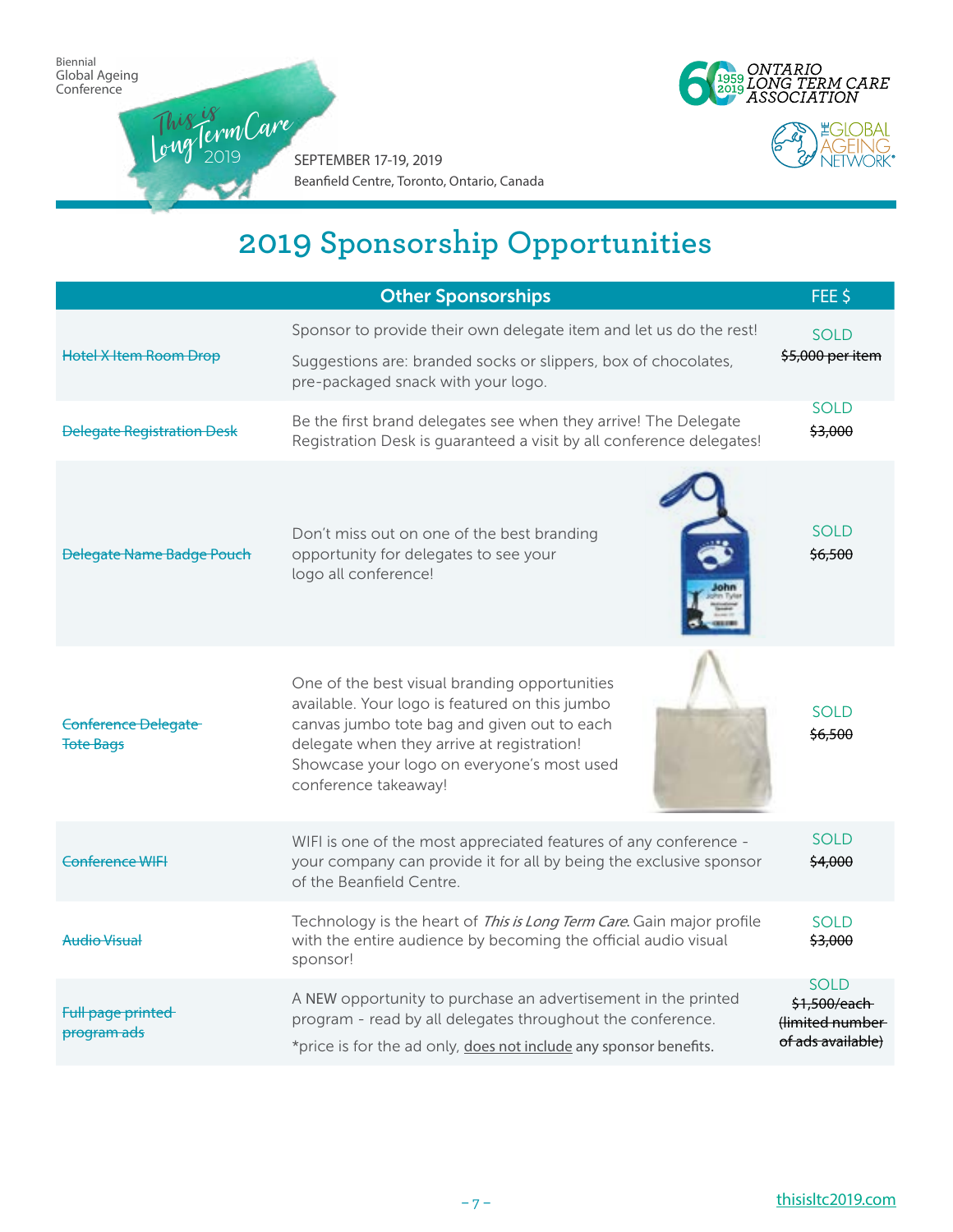

|                                                                                    | <b>Exhibit Booth + Sponsorship Packages</b>                                                                                                                                                                                                                                                                                                                                                                                                                                                     | FEE \$                 |
|------------------------------------------------------------------------------------|-------------------------------------------------------------------------------------------------------------------------------------------------------------------------------------------------------------------------------------------------------------------------------------------------------------------------------------------------------------------------------------------------------------------------------------------------------------------------------------------------|------------------------|
| <b>Canadian Exhibit Hall Feature</b>                                               |                                                                                                                                                                                                                                                                                                                                                                                                                                                                                                 | <b>JULU</b><br>\$7,500 |
| <b>Keys to Riches Sponsor Feature</b><br>Game, Prize and 10x10 Corner<br>Booth #80 | Will your key be the one to unlock the prize<br>inside? Participants get a chance (1 in 300) to<br>pull the winning key from the attached covered<br>pouch. The winning key will open the door<br>and cause lighting to flash and siren to sound.<br>Great way to draw delegates to your booth and<br>engage with them with a chance to win one of<br>two \$250 Visa Gift Cards.<br>*Sponsorship includes two \$250 Visa Gift Cards<br>to give to your lucky winners.                           | <b>SOLD</b><br>\$7,500 |
| <b>Money Grab Sponsor Feature</b><br>Game, Prize and 10x10 Corner<br>Booth #90     | The money grab machine has 100 bill<br>capacity and allows your audience to<br>stick their arm in and grab as many bills<br>as they can. This feature is an amazing<br>way to keep the crowd engaged and<br>interested in your booth. Included in<br>the sponsorship are 400 stuffed bears<br>wearing a t-shirt with your logo t-shirt!                                                                                                                                                         | <b>SOLD</b><br>\$7,500 |
| <b>Virtual Reality Experience</b><br><b>Sponsor Feature</b>                        | See how Virtual Reality and music is reaching inside dementia<br>and alzheimers patients with the latest research conducted by<br>Dr. Karen Campbell from Western University, and her study's<br>colleagues from Crosswater Digital Media and PrimaCare Living<br>Solutions.<br>In this exhibit, delegates will be transported into an immersive<br>projection experience that makes you feel like you're actually on a<br>dairy farm, in a Cherry blossomed park, riding in a truck, and more. | <b>SOLD</b><br>\$2,500 |
| <b>Electronic Poster Booth</b>                                                     | A new exhibit feature that comes with a big impact. Be the exclusive<br>sponsor of the electronic poster booth! Click here to view the poster<br>schedule, where delegates will be able to sit and hear from each<br>poster presenter on a plasma screen in the dedicated poster booth.                                                                                                                                                                                                         | <b>SOLD</b><br>\$2,500 |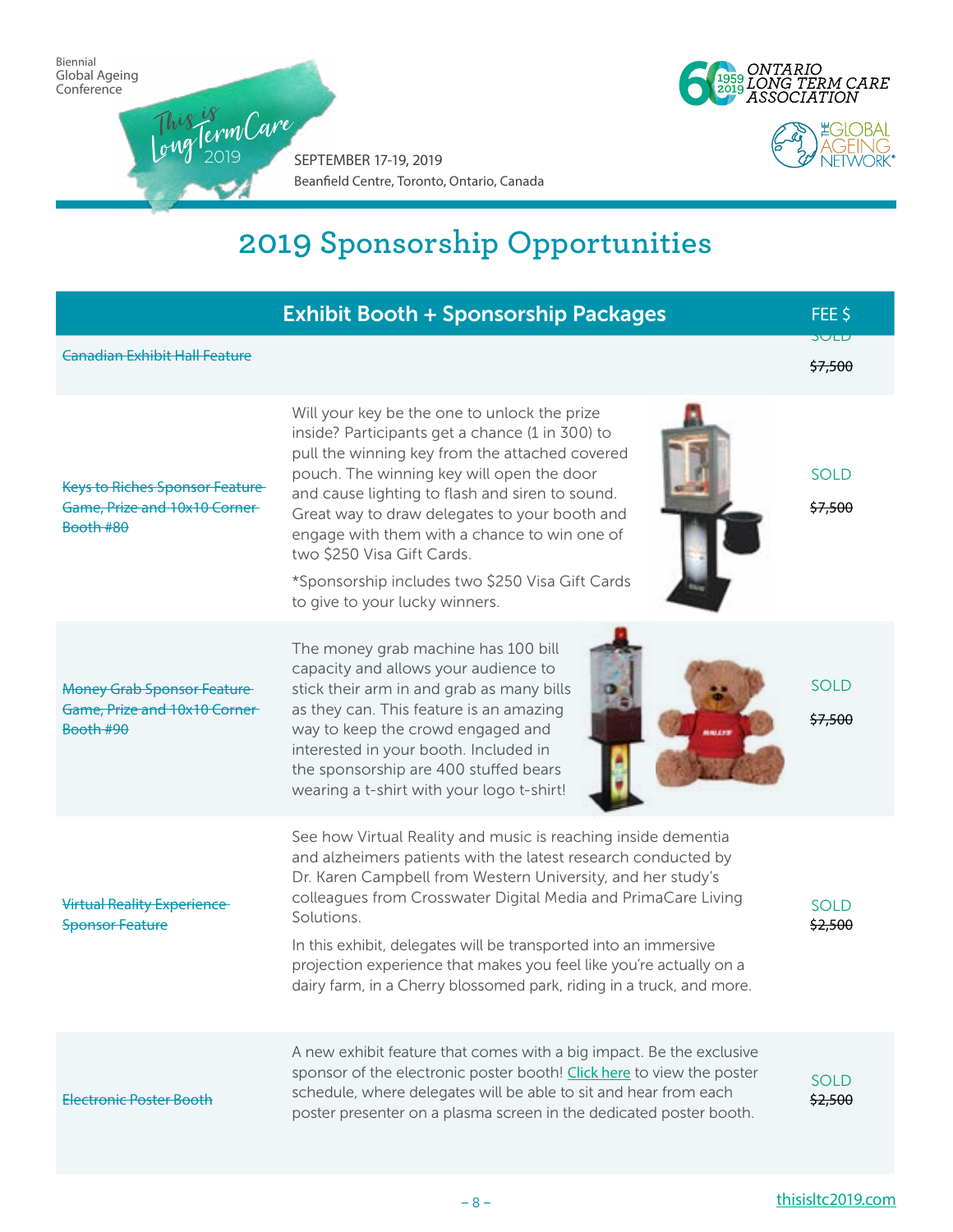

| <b>Exhibit Booth Extras</b>                                                                                                                                                                                                                       |                                                                                                                                                                                                                                                                                                                                                                                                                                                                                                       |                        |
|---------------------------------------------------------------------------------------------------------------------------------------------------------------------------------------------------------------------------------------------------|-------------------------------------------------------------------------------------------------------------------------------------------------------------------------------------------------------------------------------------------------------------------------------------------------------------------------------------------------------------------------------------------------------------------------------------------------------------------------------------------------------|------------------------|
| Feature Swag                                                                                                                                                                                                                                      | Add this awesome aluminum mug with your<br>company log to your booth for an extra<br>incentive to meet and network with delegates!                                                                                                                                                                                                                                                                                                                                                                    | <b>SOLD</b><br>\$7,500 |
|                                                                                                                                                                                                                                                   | <b>Post-Conference Long-Term Care Home Tours</b>                                                                                                                                                                                                                                                                                                                                                                                                                                                      | FEE \$                 |
|                                                                                                                                                                                                                                                   | <b>Friday, September 20</b>                                                                                                                                                                                                                                                                                                                                                                                                                                                                           |                        |
| *A minimum of 10 registrants are required to run each tour and a maximum of 50 registrants are<br>eligible to participate. Round trip transportation to and from Beanfield Centre included<br>(Kensington Home Tour one-way transportation only). |                                                                                                                                                                                                                                                                                                                                                                                                                                                                                                       |                        |
|                                                                                                                                                                                                                                                   | To learn more about the Post-Conference Home Tours, visit thisisltc2019.com/program/ltc-home-tours/                                                                                                                                                                                                                                                                                                                                                                                                   |                        |
| <b>Baycrest Health Sciences</b><br>Home Tour Sponsor                                                                                                                                                                                              | Baycrest Health Sciences is a global leader in geriatric residential<br>living, healthcare, research, innovation and education, with a<br>special focus on brain health and aging.<br>Participants will take part in a full day tour, showcasing residential<br>living, education and innovation programs.                                                                                                                                                                                            | <b>SOLD</b><br>\$7,500 |
| <b>Schlegel RIA Home Tour Sponsor</b>                                                                                                                                                                                                             | Participants will tour and learn about the Schlegel-UW Research<br>Institute for Aging, an innovation institute that incubates new<br>ideas through applied research, accelerates their development<br>across the 19 Schlegel Villages, and catalyzes change for<br>everyone through practice development, training, and knowledge<br>mobilization.<br>Participants will meet Schlegel Research Chairs, Schlegel Villages<br>senior team members, and RIA senior team members for a full<br>day tour. |                        |
| Kensington Health Home Tour<br><b>Sponsor</b>                                                                                                                                                                                                     | Kensington Health is one of the most unique, non-profit, health<br>and community care organizations in Canada. Providing a diverse<br>range of services including long-term, hospice and community<br>care, cancer screening, diagnostic imaging, eye exams, eye<br>surgery and eye tissue processing for transplant.<br>Participants will take part in half day tour, showcasing many of the<br>diverse and innovative programs.                                                                     | <b>SOLD</b><br>\$4,000 |
|                                                                                                                                                                                                                                                   |                                                                                                                                                                                                                                                                                                                                                                                                                                                                                                       |                        |